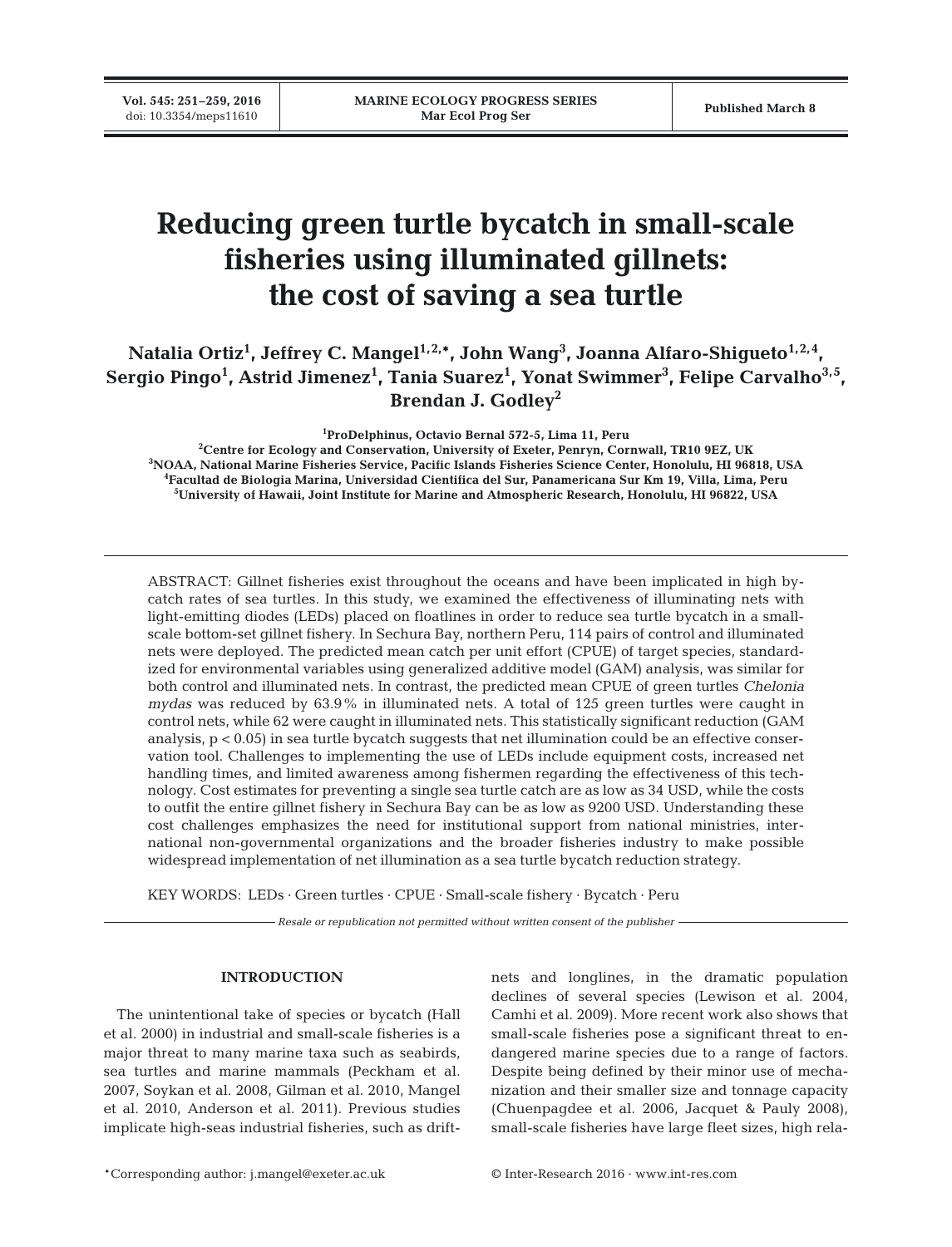tive density of fishing capacity in highly productive coastal oceans where many threatened species cooccur, and limited control and enforcement measures (Peckham et al. 2007, Soykan et al. 2008, Alfaro-Shigueto et al. 2010, 2011, Moore et al. 2010, Stewart et al. 2010).

To help limit the negative impacts of fisheries, by catch reduction technologies (BRTs) have been de veloped for a limited number of fisheries (Cox et al. 2007). For sea turtles, most efforts have focused on the use of circle hooks in longline fisheries (Gilman et al. 2006, Serafy et al. 2012) and the use of turtle excluder devices (TEDs) in shrimp trawl fisheries (Crowder et al. 1994, 1995, Watson et al. 2005, Lewison & Crowder 2007, Read 2007, Jenkins 2011). In contrast, the development of bycatch mitigation measures for gillnets, one of the most ubiquitous gear types, has been relatively slow (Melvin et al. 1999, Gilman et al. 2006).

Peru's gillnet fleet comprises the largest component of the nation's small-scale fleet and is conservatively estimated to set 100 000 km of net per year (Alfaro-Shigueto et al. 2010). Recent studies clearly show that gillnet fisheries in Peru have high interaction rates with sea turtles and exert significant pressure on sea turtle populations throughout the Pacific (Wallace et al. 2010, Alfaro-Shigueto et al. 2011, Lewison et al. 2014). Multiple populations of sea turtle species use Peruvian coastal waters as foraging grounds, including green *(Chelonia mydas*), olive ridley (*Lepido chelys olivacea*) and hawksbill (*Eretmochelys imbricata*) turtles, that originate from the eastern Pacific region, and loggerhead *(Caretta caretta*) and leatherback (*Dermochelys coriacea*) turtles from both the eastern and western Pacific (Hays-Brown & Brown 1982, Eckert & Sarti 1997, Alfaro-Shigueto et al. 2004, Seminoff et al. 2008, Shillinger et al. 2008, Boyle et al. 2009, Dutton et al. 2010, Gaos et al. 2010, Velez-Zuazo & Kelez 2010, Alfaro-Shigueto et al. 2011). Studies also indicate that the green turtle is the sea turtle species most frequently caught in Peruvian net fisheries, varying between 84.9 and 98.5%, depending on the fishing port (Alfaro-Shigueto et al. 2010, 2011). In Constante, Peru, Alfaro-Shigueto et al. (2011) estimated that 321 green turtles were caught annually in the bottom set gillnet fishery.

Reducing bycatch, particularly in gillnets, could help with management and eventual recovery of these populations. However, to date there are few bycatch mitigation measures in place to reduce sea turtle interactions with coastal gillnet fisheries (Cox et al. 2007, Gilman et al. 2010, Wang et al. 2010, 2013). One strategy for developing effective mitigation measures includes the consideration of the ecology, physiology, and behaviours of bycatch species (Southwood & Avens 2010, Jordan et al. 2013). Sea turtles such as loggerheads, leatherbacks, and green turtles have been shown to rely extensively on visual cues (Constantino & Salmon 2003, Wang et al. 2007, Young et al. 2012), particularly when foraging (Swim mer et al. 2005, Southwood et al. 2008, Wang et al. 2010). Recent bycatch mitigation studies exploiting this reliance on visual cues suggest that net illumination may be an effective visual alert to reduce sea turtle interactions with gillnets (Wang et al. 2010, 2013). These studies used either light-emitting diode (LED) lightsticks or chemical lightsticks to illuminate portions of nets and were shown to reduce sea turtle catch rates, while maintaining the overall target catch rates and catch values (Wang et al. 2010, 2013). In the present study, we sought to (1) assess the effectiveness of net illumination with LEDs to reduce the bycatch of green turtles in a bottom-set gillnet fishery in Peru, (2) assess the effect of LEDs on target species catch rates and (3) calculate the cost to reduce the bycatch of a sea turtle.

#### **MATERIALS AND METHODS**

Net trials were conducted from January 2011 to July 2013 in Sechura Bay, along the north coast of Peru (05°40' S, 80° 95'W). Trials were undertaken using typical fishing practices and as part of regular fishing trips, on 11 different fishing vessels that departed from the port of Constante, Peru. Fishing vessels ranged in length from 6 to 10 m and each trip consisted of setting a pair of bottom set gillnets. Nets used were gillnets already in use by fishermen in the Constante small-scale fishery. Bottom gillnets were made of multifilament twine and were composed of multiple net panes that measured 56.4 m long by 2.8 m high, with a stretched mesh of approximately 24 cm. The number of gillnet panes set each evening varied slightly depending on the fishing crew but averaged 11 panes. Nets were typically deployed in the late afternoon, soaked overnight and retrieved the following morning. For each pair, there was a control and an illuminated net. The illuminated net had green LEDs (Centro Power Light Model CM-1, Centro, Fig. 1) placed every 10 m along the float line. Pairs of nets in each set were separated by a minimum of 200 m to avoid illumination of control nets. Over the course of the experiment approximately 5 lights had to be replaced due to damage (e.g. corrosion) or loss.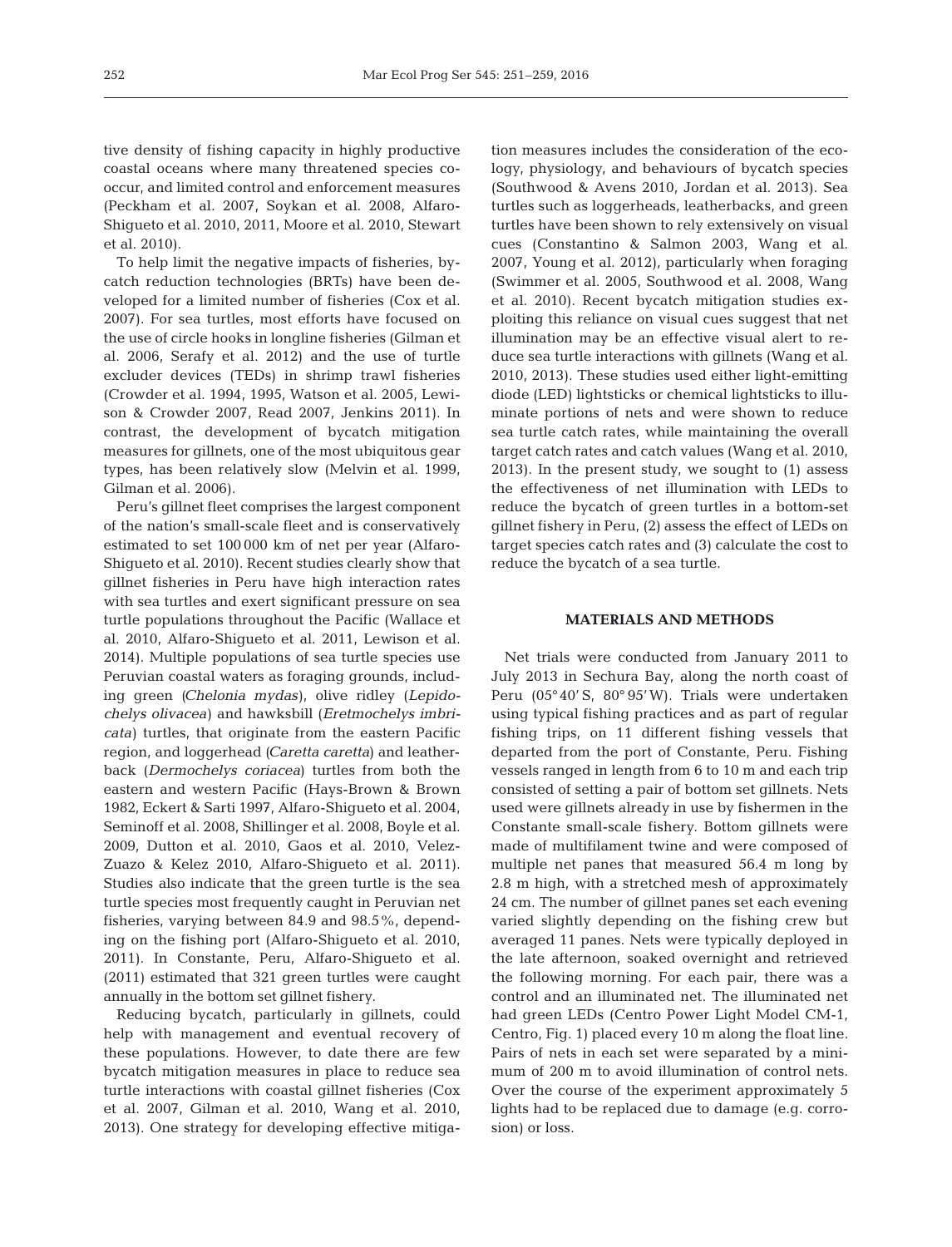

Fig. 1. (A) Example of the LED used during the study. (B) LED (circled) fitted on a bottom-set gillnet in Peru

Observers monitored fishing operations for each sampling period. As described in Alfaro-Shigueto et al. (2008), observers were trained in collection of data specific to the fishery operation, including how to identify, handle and collect data on target and by catch species. Observers recorded information on gear characteristics (e.g. net size and number of panes) and information for each set (e.g. location, time of set and haul, sea surface temperature, water depth, and water visibility) using GPS, watches, thermometers and secchi disks. They also recorded sea turtle bycatch and curved carapace length (CCL; notch to tip [cm]) of all sea turtles. Live sea turtles were released in accordance with National Oceanic and Atmospheric Administration (NOAA) guidelines (Epperly et al. 2004). Finally, ob servers also recorded target species catch number. The primary target in this fishery were flounder species *Para lichtys* spp., guitarfish *Rhinobatos planiceps*, and other species of ray from the Batoidea superorder.

The effect of net illumination on green turtles and target species catch rates was estimated with generalized additive models (GAMs) using the 'mgcv' library in the statistical modelling program R 2.15.1 (R Development Core Team 2011). GAMs were used to predict relative abundance of green turtles and target species between control and illuminated nets based on estimates of catch rates and regional environmental covariates at fishing locations. GAMs have the possibility of fitting nonlinear relationships between the response variable and independent covariates. In the present study, an extensive exploration of the data was performed to deal with basic GAM assumptions (e.g. collinearity and outliers). Possible correlations be tween predictors were investigated in order to avoid including correlated variables in the same model. Spearman's rank correlation coefficient was assessed for all pairwise combinations of continuous predictors using the *cor.test* function in the 'STATS' library in R. Results from these analyses showed no problematic correlations between the variables, thus all variables were considered in the models. Two GAMs were fit separately to green turtles and target species catch rates by net type (illuminated versus control) with an offset to account for variations in ef -

fort. Due to the large number of zero observations for the green turtles group, a GAM was developed using a negative binomial distribution, while in the GAM for the target species group a Poisson distribution was applied. In order to find the most parsimonious GAM, we used standard selection criteria (Akaike information criteria, AIC, and Bayesian information criteria, BIC).

We started building the model with net type and each of the other covariates separately (Stage I). We selected the best model using AIC and BIC, and moved to the next stage. Stages II to IV built on the initial model, with each additional predictor considered one at a time. At each step in the model selection procedure, the factor that resulted in the greatest reduction in AIC and BIC from the model in the previous step was added to the model. The contributions of each covariate to the explanation of deviance from the null model were also provided to determine the importance of each covariate.

Although the choice of the final covariates in the model is not the primary aim of this study, the covariates affect the fitted catch per unit effort (CPUE) rates, and likewise, any significant difference be tween them. To ensure that the overall forward selection procedure resulted in the best model, and that the estimated rates are not sensitive to the model selection technique, we tested the use of different selection criteria (e.g. forward/backward, and backward). Test results obtained using different selection criteria (not included here) were consistent with those from the forward selection.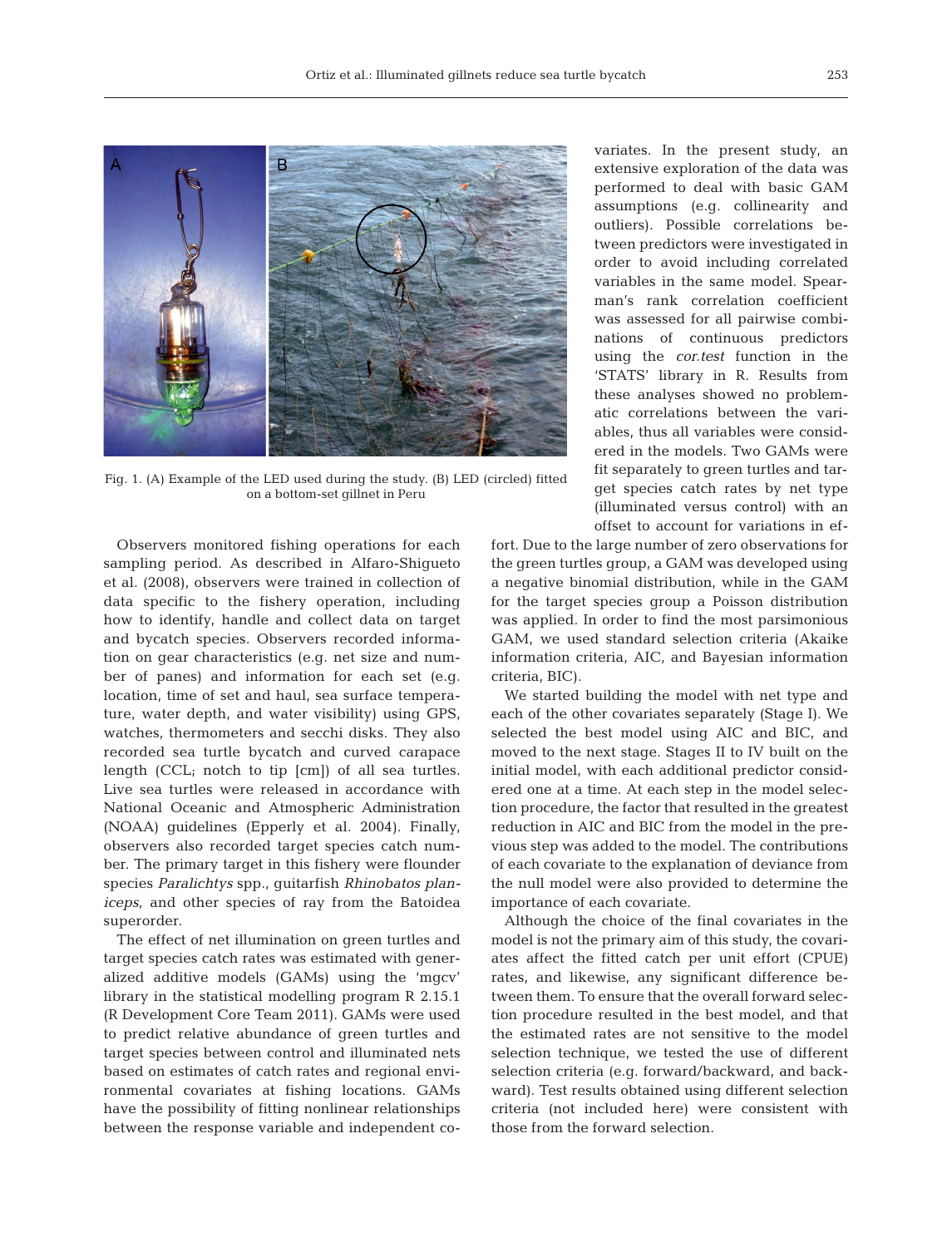The dependent variable in the models was catch rate, and included the following covariates: sea surface temperature (SST), lunar index of the illuminated percentage of lunar light calculated from an astronomical algorithm (Meeus 1991), depth at the fishing location, water visibility, and net type. The natural cubic spline smoother was chosen as appropriate for the explanatory variables. The degree of smoothing was also chosen based on the observed data and the generalized cross validation method suggested by Wood (2006) and incorporated in the 'mgcv'. In order to detect statistical differences be tween the catch rates for the control and those for the illuminated nets, the mean CPUE values for both were computed from the fitted values of the GAMs and compared using a *t*-test.

Additionally, 2-sample *t*-tests were used to analyse differences in body size for sea turtles and guitarfish between control and illuminated nets. Maps were prepared using ArcMap v.10.3 (ESRI).

We also developed estimates of the cost to implement net illumination in this fishery and the cost associated with preventing individual green turtle interactions. These estimates were calculated using the Alfaro-Shigueto et al. (2011) annual estimate of green turtle bycatch in this fishery, the observed reduction in bycatch reported here, and the projected costs involved in equipping the 8 vessels that comprise the Constante fishing fleet with LEDs and batteries.

# **RESULTS**

## **Fishing effort**

A total of 114 pairs of nets were deployed. The total number of panes used in each net varied slightly between boats and within trips as some panes were added to increase target species catch or were removed for repair. Therefore, net length varied; control nets averaged (mean  $\pm$  SE) 0.62  $\pm$  0.03 km, while illuminated nets averaged  $0.59 \pm 0.02$  km (Table 1). Set duration for control nets averaged  $17.06 \pm 0.39$  h, and  $17.38 \pm 0.39$  h for illuminated nets (Table 1). The fishing effort for each net deployment was calculated by combining net length and set duration (km × 24 h). The mean fishing effort averaged  $0.43 \pm 0.02$ (km  $\times$  24 h) for control nets and 0.42  $\pm$  0.01 (km  $\times$ 24 h) for illuminated nets (Table 1).

# **Target species catch**

Of the 2387 target fish species caught, 1211 (51%) were caught in control nets and 1176 (49%) were caught in illuminated nets (Table 2, Fig. 2a). The final model explained 44.3% of the deviance (Table 3). All of thecovariatesinthefinalmodelwerefoundtobesignificant ( $p < 0.05$ ). The predicted mean CPUE of target species was not significantly affected by the presence of



Fig. 2. Location of gillnet sets in Sechura Bay, Peru. (A) Total catch of target species (number), (B) number of sea turtles caught per set, by net type for paired gillnet sets. Control (grey) = without LED illumination, illuminated (white) = with LED illumination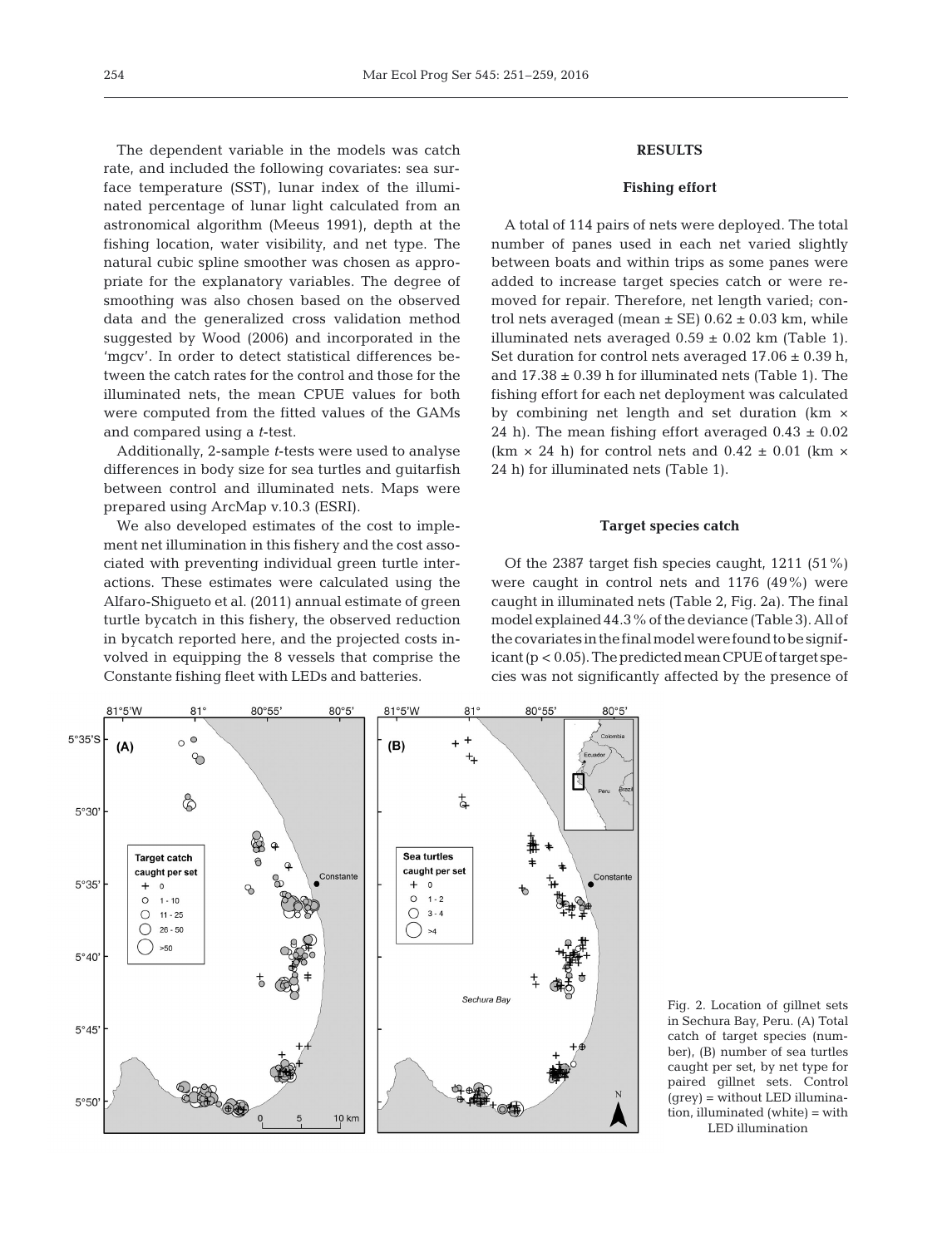| $\frac{1}{2}$ |      |                  |                |                 |               |                                   |               |
|---------------|------|------------------|----------------|-----------------|---------------|-----------------------------------|---------------|
| Net type      | Sets | Set duration (h) |                | Net length (km) |               | Fishing effort $(km \times 24 h)$ |               |
|               |      | Mean $\pm$ SE    | Range          | $Mean \pm SE$   | Range         | $Mean \pm SE$                     | Range         |
| Control       | 114  | $17.06 \pm 0.39$ | $2.83 - 24.07$ | $0.62 \pm 0.03$ | $0.32 - 1.28$ | $0.43 \pm 0.02$                   | $0.07 - 1.10$ |

 $\text{Illuminated} \quad 114 \quad 17.38 \pm 0.39 \quad 3.75 - 24.33 \quad 0.59 \pm 0.02 \quad 0.32 - 1.15 \quad 0.42 \pm 0.01 \quad 0.09 - 0.75$ 

Table 1. Summary measures of fishing effort by net type (control = without LED illumination, illuminated = with LED illumination) for paired gillnet sets in Sechura Bay, Peru

Table 2. Summary of target species (guitarfish, rays, and flounders) and green turtles (number caught) by net type (control = without LED illumination, illuminated = with LED

illumination) for paired gillnet sets in Sechura Bay, Peru

| Net type           | Sets | Total<br>effort<br>$(km \times 24 h)$ | Target<br>species<br>caught | Green<br>turtles<br>caught |
|--------------------|------|---------------------------------------|-----------------------------|----------------------------|
| Control            | 114  | 48.96                                 | 1211                        | 125                        |
| <b>Illuminated</b> | 114  | 47.71                                 | 1176                        | 62                         |

LEDs(Table 4, Fig. 3). Target species catch rates were similar between paired nets with a predicted (mean  $\pm$ SE) CPUE of  $10.62 \pm 0.71$  (km × 24 h)<sup>-1</sup> for target species in control nets and  $10.35 \pm 0.86$  for target species  $(km \times 24 h)^{-1}$  in illuminated nets (Table 4, Fig. 3).

#### **Sea turtle bycatch**

A total of 194 sea turtles were caught during the study period. In the control nets, 125 green turtles

Table 3. Results from the generalized additive model (GAM) for the catch rate of target species (guitarfish, rays, and flounders) and green turtles using 5 covariates (sea surface temperature (SST), calculated lunar light (Meeus 1991), depth at the fishing location, water visibility, and net type). The best-fit model is highlighted in grey. DE: deviance explained; AIC: Akaike's information criterion; BIC: Bayesian information criterion. Effective and Reference degrees of freedom are also provided

| Model stage                           | Model                                               |            | DE $(\% )$  | AIC        | <b>BIC</b> |  |  |
|---------------------------------------|-----------------------------------------------------|------------|-------------|------------|------------|--|--|
|                                       | <b>Target species catch</b>                         |            |             |            |            |  |  |
| Stage I                               | $Net type + SST$                                    |            | 9.6         | 3444.52    | 3511.04    |  |  |
|                                       | Net type + Lunar light                              |            | 8.4         | 3475.44    | 3531.54    |  |  |
|                                       | Net type + Visibility                               |            | 15.3        | 3277.09    | 3344.36    |  |  |
|                                       | Net type + Depth                                    |            | 17.1        | 3224.54    | 3291.88    |  |  |
| Stage II                              | Net type + Depth + Lunar light                      |            | 24.9        | 3026.58    | 3147.69    |  |  |
|                                       | Net type + Depth + Visibility                       |            | 27.5        | 2950.15    | 3073.05    |  |  |
|                                       | Net type + Depth + SST                              |            | 29          | 2911.09    | 3038.90    |  |  |
| Stage III                             | Net type + Depth + SST + Visibility                 |            | 36.6        | 2719.66    | 2907.90    |  |  |
|                                       | Net type + Depth + SST + Lunar light                |            | 37.2        | 2702.65    | 2888.25    |  |  |
| Stage IV                              | Net type + Depth + $SST$ + Lunar light + Visibility |            | 44.3        | 2527.57    | 2772.03    |  |  |
| Green turtle catch                    |                                                     |            |             |            |            |  |  |
| Stage I                               | Net type + SST                                      |            | 14.1        | 790.05     | 829.10     |  |  |
|                                       | Net type + Lunar light                              |            | 17.9        | 767.27     | 811.62     |  |  |
|                                       | Net type + Visibility                               |            | 28.8        | 704.29     | 764.86     |  |  |
|                                       | Net type + Depth                                    |            | 26.2        | 713.90     | 769.39     |  |  |
| Stage II                              | Net type + Visibility + SST                         |            | 38.8        | 658.20     | 756.93     |  |  |
|                                       | Net type + Visibility + Depth                       |            | 38.1        | 659.57     | 769.43     |  |  |
|                                       | Net type + Visibility + Lunar light                 |            | 39.1        | 652.42     | 751.67     |  |  |
| Stage III                             | Net type + Visibility + Lunar light + Depth         |            | 48.8        | 619.50     | 773.87     |  |  |
|                                       | Net type + Visibility + Lunar light + SST           |            | 52          | 593.81     | 741.18     |  |  |
| Stage IV                              | Net type + Visibility + Lunar light + SST + Depth   |            | 57.1        | 599.31     | 753.38     |  |  |
| Degrees of freedom for best fit model |                                                     | <b>SST</b> | Lunar light | Visibility | Depth      |  |  |
| <b>Target species catch</b>           |                                                     |            |             |            |            |  |  |
|                                       | Effective df                                        | 9.83       | 8.66        | 5.62       | 6.39       |  |  |
|                                       | Reference df                                        | 9.59       | 9.06        | 5.95       | 6.19       |  |  |
| <b>Green turtle catch</b>             |                                                     |            |             |            |            |  |  |
|                                       | Effective df                                        | 8.51       | 6.18        | 7.55       | 5.15       |  |  |
|                                       | Reference df                                        | 9.23       | 7.32        | 8.43       | 5.33       |  |  |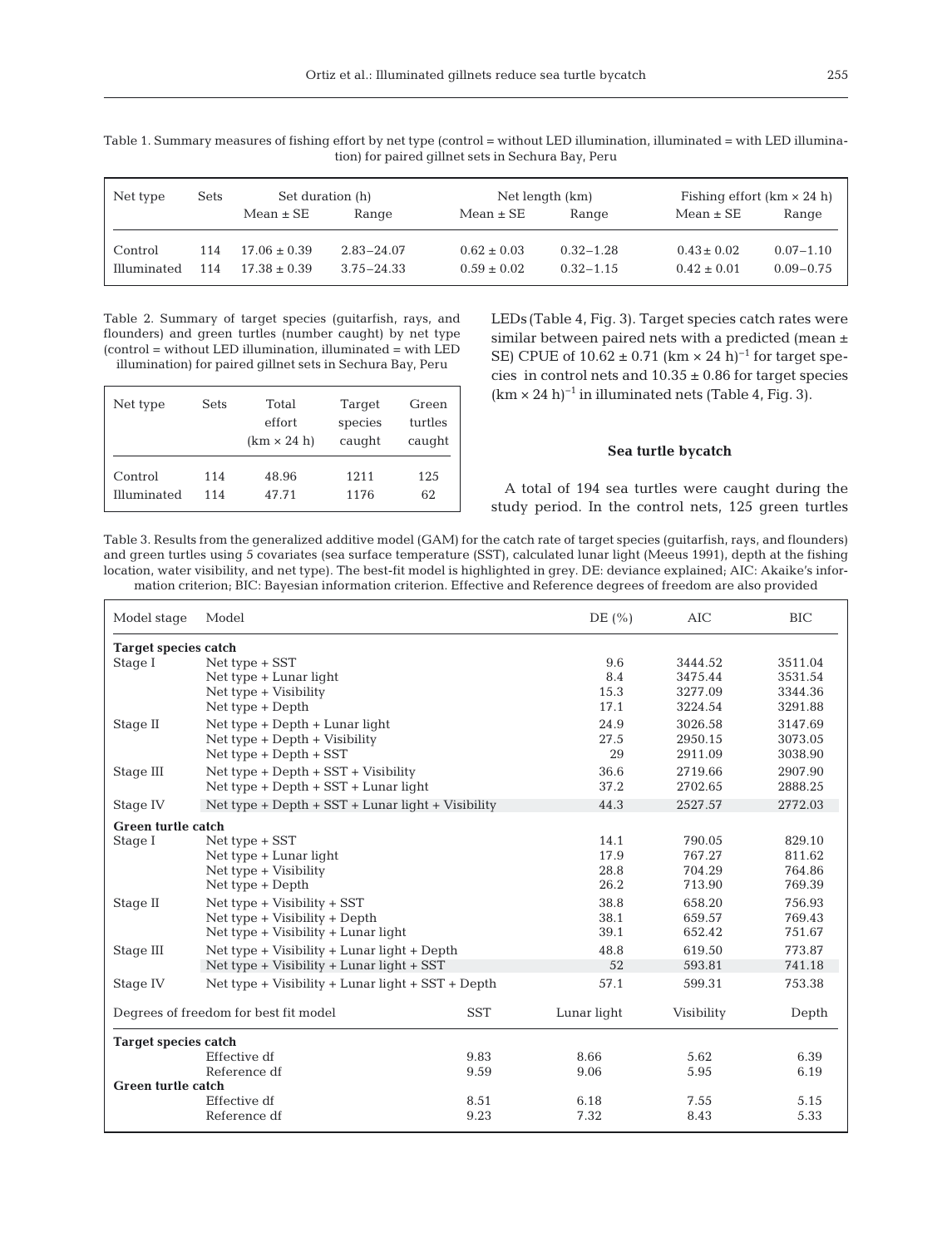Table 4. Final GAM outputs and predicted mean catch per unit effort (CPUE, no.  $[km \times 24 \text{ h}]^{-1}$  for the catch rate of target species (guitarfish, rays, and flounders) and green turtles using 5 covariates (sea surface temperature, calculated lunar light (Meeus 1991), depth at the fishing location, water visibility, and net type (control = net without LED illumination, illuminated = net with LED illumination). Dev. = deviance

| Response<br>variable | Model fit/dev.<br>explained<br>(% ) | Control<br>$mean \pm SE$ | Predicted mean CPUE<br>Illuminated<br>$mean \pm SE$ | $%$ diff. | D    |
|----------------------|-------------------------------------|--------------------------|-----------------------------------------------------|-----------|------|
| Target species       | 44.3                                | $10.62 + 0.71$           | $10.35 + 0.86$                                      | $-2.5$    | 0.78 |
| Green turtles        | 52.0                                | $1.40 \pm 0.16$          | $0.50 \pm 0.06$                                     | $-63.9$   | 0.04 |



Fig. 3. (A) Comparison of the predicted mean CPUE (no.  $[km \times 24 \text{ h}]^{-1}$ ) of target species between control (without LED illumination) and illuminated (with LED illumination) nets showing no significant difference. (B) Comparison of the predicted mean CPUE of green turtles between control and illuminated nets showing a significant 63.9% decrease in illuminated nets. Data are mean ± SE

(Table 2, Fig. 2b), 3 hawksbills and 1 olive ridley were caught. The illuminated nets caught 62 green turtles (Table 2, Fig. 2b) and 3 hawksbills. The GAM analysis was only conducted for green turtles since they were the majority of sea turtles caught. The final model explained 52% of the deviance (Table 3). All of the covariates in the final model were found to be significant ( $p < 0.05$ ) and were included in the final model (Table 3). The catch rate of green turtles was significantly ( $p < 0.05$ ) affected by the presence or absence of LEDs (Table 4, Fig. 3). Analysis with GAMs indicated that the predicted (mean  $\pm$  SE) CPUE of  $1.40 \pm 0.16$  green turtles (km × 24 h)<sup>-1</sup> in control nets was significantly  $(p = 0.04)$  reduced by 63.9% in illuminated nets, with a predicted mean CPUE of  $0.50 \pm 0.06$  green turtles (km × 24 h)<sup>-1</sup> (Table 4, Fig. 3).

CCL for green turtles in control nets was  $55.5 \pm$ 7.9 cm and 57.4 ± 9.8 cm in illuminated nets. CCL was not significantly influenced by the presence or ab sence of LEDs (2-sample *t*-test,  $t_{182} = 1.42$ ,  $p = 0.16$ ).

#### **Costs of saving a sea turtle**

LEDs are the most economically viable option available to illuminate nets as they have a robust design and multiyear functional life (Wang et al. 2010, 2013). Additionally, given the advances in LED technology, the cost of a single light is between 2 and 10 USD. A typical boat in this fishery utilizes 2200 m of net and, at a 10 m spacing, would require at least 221 lights. Although the LEDs were of robust design, a small number needed to be replaced due to damage or loss. We have calculated for an additional 10 lights per vessel per year, yielding an average of 231 lights per vessel. An additional 3 USD per year in battery costs per LED yields an initial cost of implementation ranging between 1155 and 3003 USD (Table 5). The 8 vessel fleet as a whole sets an estimated 17600 m of net and would require 1848 lights at a fleet cost of be tween 9240 and 24 024 USD (Table 5). Additional crew training in the use and attachment of LEDs would also be required but does not reflect a substantial time expenditure. Moreover, while the LEDs did cause increased tangles in the net at the beginning of the study, this was quickly minimized. Future de-

signs of LEDs specifically for gillnets could further reduce tangles and LED replacements.

Table 5. Cost calculations (in USD) to reduce bycatch of sea turtles in Sechura Bay, Peru, gillnet fishery. The left column is the most inexpensive LED currently available. The right column is based upon the cost of the LED used in this experiment. Estimates are based on an 8-boat fishery with an average total net length of 17600 m which, at a 10 m spacing, would require 1848 lights, and would achieve approximately a 63% (202 individuals) reduction in sea turtle catch rate per year if LED illuminated nets were adopted in the fishery

|                                                                                | LED cost (USD)<br>2<br>10 |                          |
|--------------------------------------------------------------------------------|---------------------------|--------------------------|
| Annual cost of $LED +$ batteries                                               | 5                         | 13                       |
| Total annual cost per vessel<br>Total annual cost for fishery                  | 1155<br>9240              | 3003<br>24 0 24          |
| Cost to reduce by catch of 1 sea turtle<br>Over 1 yr<br>Over 2 yr<br>Over 3 yr | 45.74<br>36.99<br>34.07   | 118.93<br>75.17<br>60.58 |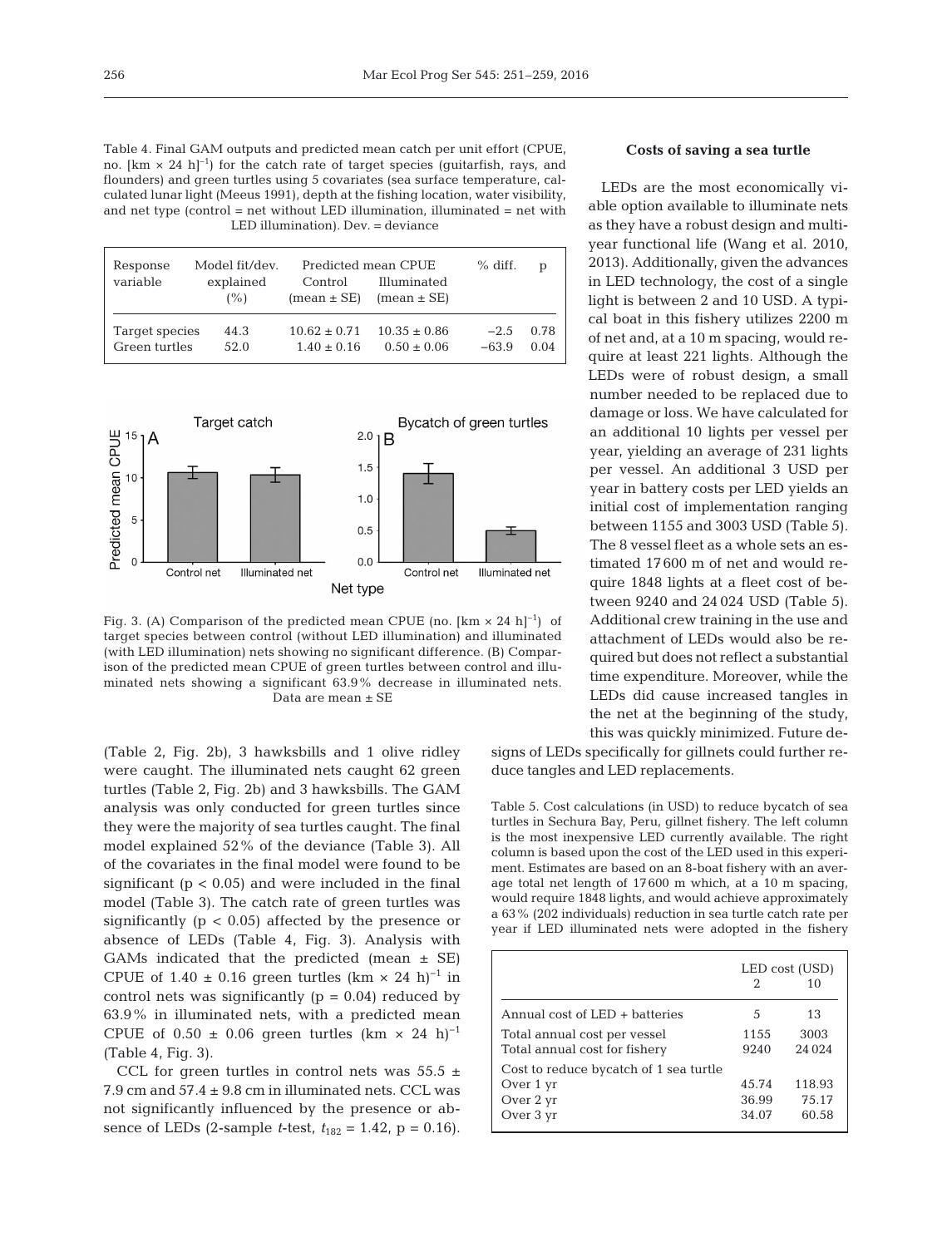Given that 321 green sea turtles are estimated to be caught in the Constante-based gillnet fishery each year (Alfaro- Shigueto et al. 2011), a potential reduction of 202 green sea turtles per year could be achieved if LED-illuminated nets were adopted in the fishery. Based upon this 63% reduction in by catch rate, we estimate the cost of preventing a single green turtle interaction to range from 45.74 to 118.93 USD in the first year (Table 5). Since these LEDs can last multiple fishing seasons, this initial cost could be amortized over multiple years and over a 3 yr lifespan of the LED, reducing costs to save a sea turtle to range from 34.07 to 60.58 USD (Table 5).

## **DISCUSSION**

Small-scale fishing activity in Peru represents a major source of income for more than 500 000 people in coastal communities with few economic resources other than those related to fishing (Alvarez 2003). Any changes to target species catch rates can affect their livelihoods. Our study shows that using green LEDs to illuminate nets as a bycatch mitigation measure in the small-scale bottom set gillnet fishery in Sechura Bay, Peru, could substantially reduce green turtle bycatch without affecting target species catch rates, and could therefore serve as an effective sea turtle BRT for this type of fishery.

Managing the bycatch of sea turtles in gillnets would promote the long-term stability of both sea turtle populations and local fisheries and will require particular attention if international obligations and agreements are to be fulfilled by Peru, as well as other nations throughout the region that possess similar small-scale fisheries (Alvarez 2003, Salas et al. 2007). Given that there are thousands of small-scale net vessels operating in Peru catching many thousands of sea turtles per annum (Alfaro-Shigueto et al. 2011), if the use of lights could be shown to be effective in other net fisheries and was implemented more broadly, the potential positive impacts to sea turtle populations in the region would be sizeable.

Coastal gillnets interact with sea turtles globally (Wallace et al. 2010). For instance, net fisheries along the eastern seaboard of the USA (Gearhart 2003), along the Pacific coast of Mexico (Peckham et al. 2007), within the Mediterranean (Echwikhi et al. 2010, Casale 2011, Snape et al. 2013) and in the Carib bean (Lum 2006) have been shown to have high rates of interactions with sea turtles. It will be important to replicate this study in multiple locations and fisheries to assess the effectiveness of net illumination in a variety of gear designs, environmental conditions, and potential catch compositions (Southwood et al. 2008, Gilman et al. 2010). In order to effectively implement net illumination or other mitigation methods, any future studies need to consider costs and implications for fishermen, their target species catch and the effect on other bycatch species (Cox et al. 2007). Trials of this BRT in small-scale fisheries could serve as an important step in the global conservation of sea turtles.

Understanding the costs associated with this BRT helps provide a better awareness of the necessary challenges for its broader implementation. We approximate the cost of preventing a single sea turtle interaction to range from 34 to 119 USD and the costs of outfitting the fishery to range from 9200 to 24 000 USD. Even with the lowest-priced LEDs spread across multiple years, the cost still represents an untenable amount in comparison to the incomes of Peruvian small-scale fishers. In Constante, for example, Alfaro-Shigueto et al. (2011) estimated the per trip net profit at only 82 USD. This indicates that efforts are needed from national ministries, international non-governmental organizations and the broader fisheries industry to enable widespread im plementation of net illumination as a sea turtle by catch strategy. Such economic analyses to determine the costs per animal saved could also be useful for other BRTs (e.g. pingers, circle hooks), and could potentially serve as a common denominator of effectiveness of conservation dollars. Such economic ana lyses could be better refined when considering other potential conservation measures such as fisheries closures, time area closures and development of marine reserves (Balmford et al. 2004, McClanahan et al. 2006).

Despite the challenges to the implementation of net illumination in small-scale fisheries (e.g. cost, light stick design, fisher awareness), our results emphasize the effectiveness of controlled fisheries experiments for the testing of bycatch reduction measures in small-scale gillnet fisheries. This work also highlights the value of using an understanding of the sensory physiology of bycatch animals as a foundation for the development of BRTs (Southwood et al. 2008, Jordan et al. 2013, Martin & Crawford 2015) and suggests that similar technologies could be developed for other bycatch taxa. Future studies with net illumination should examine its potential usefulness as a multitaxa BRT for elasmobranchs, seabirds, and marine mammals as these animals also rely heavily on visual cues (Jordan et al. 2013, Schakner & Blumstein 2013, Martin & Crawford 2015). In addition, continued de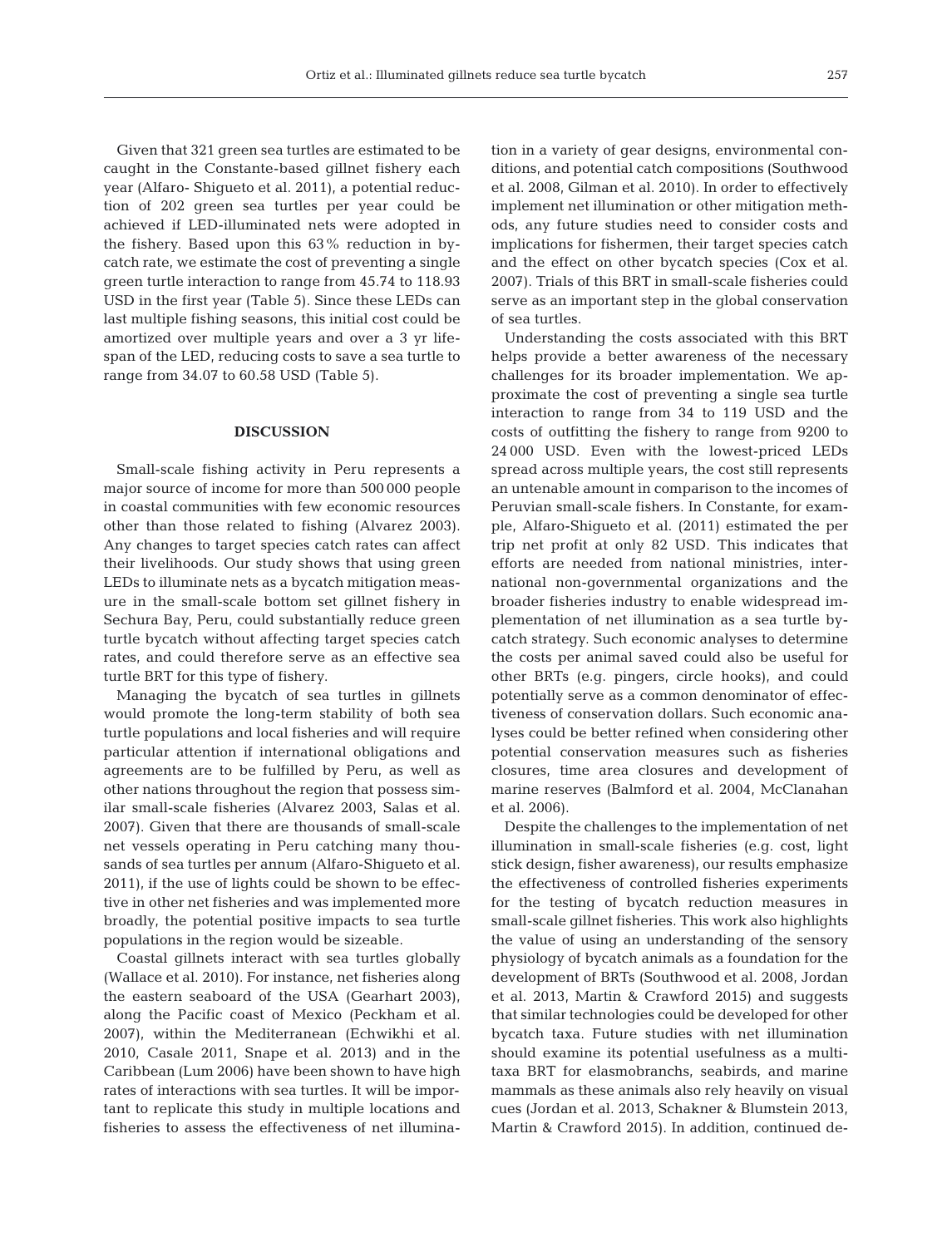velopment of LEDs could improve their efficiency and should include assessments of the light's batteries to ensure optimal performance. Solar-powered LEDs could also be developed in order to reduce the cost and waste associated with batteries and would have the added benefit of helping ensure the lights are always charged. Fishermen involved with the trials were primarily positive and provided essential feedback, which included encouragement to develop LEDs designed specifically for net fisheries. Such continued collaborations with fishermen and their fishing communities will be critically important in the continued development and testing of net illumination as well as other bycatch strategies for small-scale fisheries.

*Acknowledgements*. We thank the following field assistants who participated in data collection: E. Alfaro, N. Balducci, E. Campbell, T. Clay, P. Doherty, A. Luna, H. Parra, A. Pasara, and A. Ugolini. We also thank the fishermen and their families at Constante, Piura, Peru, for their support on every fishing trip. This work and study was supported by ProDelphinus, the Darwin Initiative, the National Marine Fisheries Service of the National Oceanic and Atmospheric Administration, and the University of Hawaii Joint Institute for Marine and Atmospheric Research.

#### LITERATURE CITED

- Alfaro-Shigueto J, Dutton PH, Mangel J, Vega D (2004) First confirmed occurrence of loggerhead turtles in Peru. Mar Turtle Newsl 103:7-11
- [Alfaro-Shigueto J, Mangel J, Seminoff JA, Duton PH \(2008\)](http://dx.doi.org/10.3354/esr00142) ➤ Demography of loggerhead turtles *Caretta caretta* in the southeastern Pacific Ocean: fisheries-based observations and implications for management. Endang Species Res 5: 129−135
- [Alfaro-Shigueto J, Mangel J, Pajuelo M, Dutton PH, Semi-](http://dx.doi.org/10.1016/j.fishres.2010.06.004)➤ noff JA, Godley BJ (2010) Where small can have a large impact: structure and characterization of small-scale fisheries in Peru. Fish Res 106:8-17
- [Alfaro-Shigueto J, Mangel J, Bernedo F, Dutton PH, Semi-](http://dx.doi.org/10.1111/j.1365-2664.2011.02040.x)➤ noff JA, Godley BJ (2011) Small-scale fisheries of Peru:a major sink for marine turtles in the Pacific. J Appl Ecol 48: 1432−1440
	- Alvarez J (2003) Estudio sobre el impacto socioeconomico de la pesca artesanal en los Estados Miembros de la Comisión Permanente del Pacífico Sur. Reporte preparado para la Secretaria General-Dirección de Asuntos Económicos de la CPPS, Guayaquil
- ▶ [Anderson ORJ, Small CJ, Croxall JP, Dunn EK, Sullivan BJ,](http://dx.doi.org/10.3354/esr00347) Yates O, Black A (2011) Global seabird bycatch in longline fisheries. Endang Species Res 14:91-106
- ► [Balmford A, Gravestock P, Hockley N, McClean CJ, Roberts](http://dx.doi.org/10.1073/pnas.0403239101) CM (2004) The worldwide costs of marine protected areas. Proc Natl Acad Sci USA 101: 9694−9697
- ▶ [Boyle MC, Fitz-Simmons NN, Limpus CJ, Kelez S, Velez-](http://dx.doi.org/10.1098/rspb.2008.1931)Zuazo X, Waycott M (2009) Evidence for transoceanic migrations by loggerhead sea turtles in the southern

Pacific Ocean. Proc R Soc B 276: 1993−1999

- Camhi MD, Valenti SV, Fordham SV, Fowler SL, Gibson C (2009) The conservation status of pelagic sharks and rays: Report of the IUCN Shark Specialist Group Pelagic Shark Red List Workshop. IUCN Species Survival Commission Shark Specialist Group, Newbury
- ► [Casale P \(2011\) Sea turtle by-catch in the Mediterranean.](http://dx.doi.org/10.1111/j.1467-2979.2010.00394.x) Fish Fish 12: 299−316
	- Chuenpagdee R, Liguori L, Palomares MLD, Pauly D (2006) Bottom-up, global estimates of small-scale fisheries catches. Fisheries Center Res Rep 14: 110
- ▶ [Constantino MA, Salmon M \(2003\) Role of chemical and](http://dx.doi.org/10.1078/0944-2006-00114) visual cues in food recognition by leatherback posthatchlings *(Dermochelys coriacea* L). Zoology 106: 173−181
- [Cox TM, Lewison RL, Zydelis R, Crowder LB, Safina C, Read](http://dx.doi.org/10.1111/j.1523-1739.2007.00772.x) ➤ AJ (2007) Comparing effectiveness of experimental and implemented bycatch reduction measures: the ideal and the real. Conserv Biol 21: 1155−1164
- [Crowder LB, Crouse DT, Heppell SS, Martin TH \(1994\) Pre-](http://dx.doi.org/10.2307/1941948)➤ dicting the impact of turtle excluder devices on loggerhead sea turtle populations. Ecol Appl 4:437-445
- [Crowder LB, Hopkins-Murray SR, Royle JA \(1995\) Effects of](http://dx.doi.org/10.2307/1447026) ➤ turtle excluder devices (TEDs) on loggerhead sea turtle strandings with implications for conservation. Copeia 1995: 773−779
	- Dutton PH, LaCasella EL, Alfaro-Shigueto J, Donoso M (2010) Stock origin of leatherback *(Dermochelys cori*acea) foraging in the southeastern Pacific. In: Blumenthal J, Panagopoulou A, Rees AF (eds) Proc 30th Annu Symp Sea Turtle Biology Conserv. NOAA Tech Memo NMFS-SEFSC-640, Goa, p 91
	- Echwikhi K, Jribi I, Bradail MJ, Bouain A (2010) Gillnet fishery−loggerhead turtle interactions in the Gulf of Gabes, Tunisia. Herpetol J 20:25-30
	- Eckert SA, Sarti L (1997) Distant fisheries implicated in the loss of the world's largest leatherback population. Mar Turtle Newsl 78:2-7
	- Epperly S, Stokes L, Dick S (2004) Careful release protocols for sea turtle release with minimal injury. NOAA Tech Memo NMFS-SEFSC-524, Miami, FL
- ► [Gaos AR, Abreu-Grobois FA, Alfaro-Shigueto J, Amorocho](http://dx.doi.org/10.1017/S0030605310000773) D and others (2010) Signs of hope in the eastern Pacific: international collaboration reveals encouraging status for the severely depleted population of hawksbill turtles *Eretmochelys imbricata.* Oryx 44: 595−601
	- Gearhart J (2003) Sea turtle bycatch monitoring of the 2002 fall flounder gillnet fishery of southeastern Pamlico Sound, North Carolina. Completion report for ITP 1398. North Carolina Department of Environment and Natural Resource, Division of Marine Fisheries, Morehead City, NC
- ► [Gilman E, Zolett E, Beverly S, Nakano H and others \(2006\)](http://dx.doi.org/10.1111/j.1467-2979.2006.00196.x) Reducing sea turtle by-catch in pelagic longline fisheries. Fish Fish 7:2-23
- ► [Gilman E, Gearhart J, Price B, Eckert S and others \(2010\)](http://dx.doi.org/10.1111/j.1467-2979.2009.00342.x) Mitigating sea turtle by-catch in coastal passive net fisheries. Fish Fish 11:57-88
- ► Hall MA, Alverson DL, Metuzals KI (2000) Bycatch: problems and solutions. Mar Pollut Bull 41:204-219
	- Hays-Brown C, Brown W (1982) Status of sea turtles in the southeastern Pacific: emphasis on Peru. In: Bjorndal KA (eds) Biology and conservation of sea turtles. Smithsonian Institution Press, Washington, DC, p 235−240
- ▶ Jacquet J, Pauly D (2008) Funding priorities: big barriers to small-scale fisheries. Conserv Biol 22:832-835